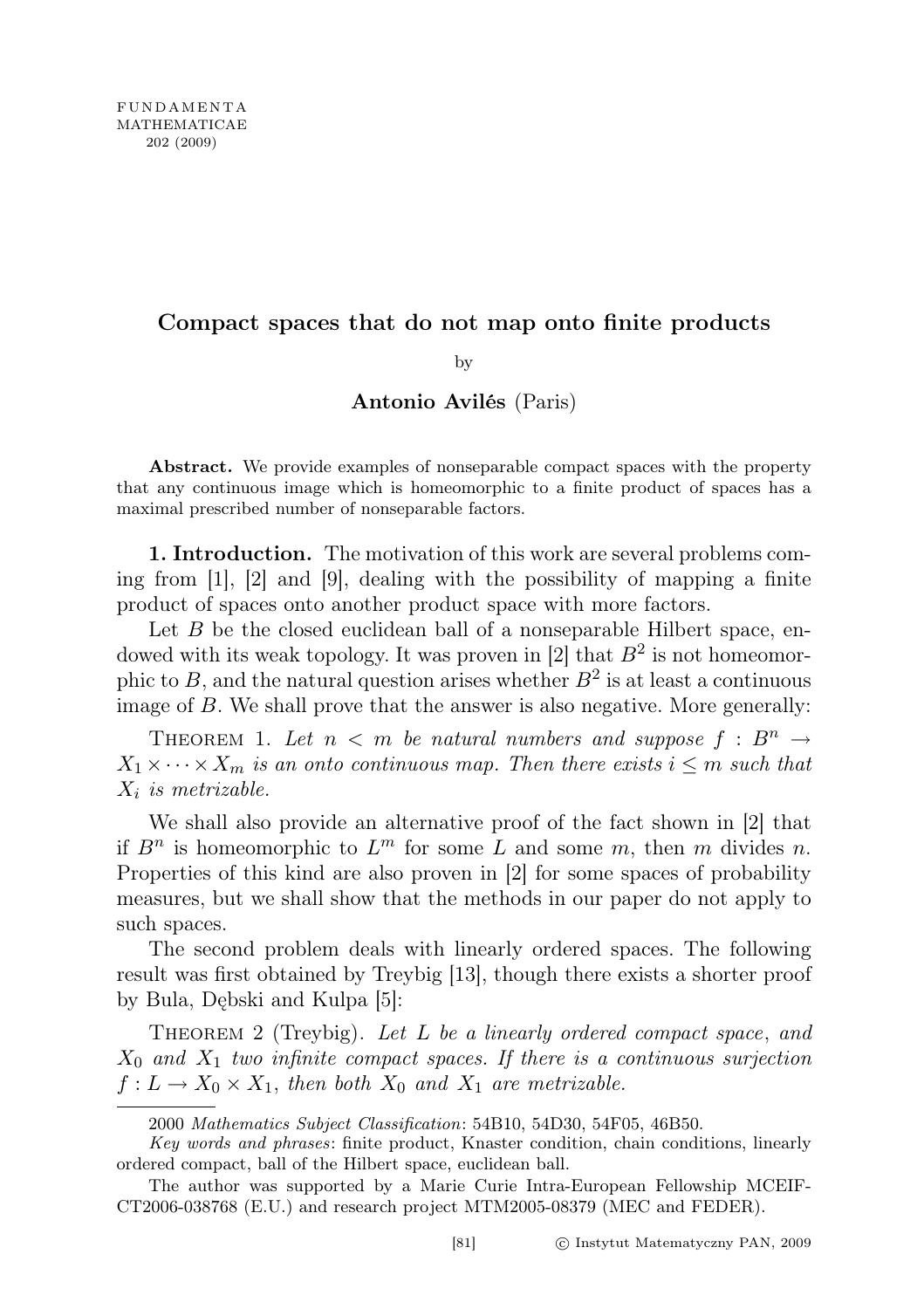Mardešić [9] tried to generalize this theorem to higher dimensions, proposing the following conjecture:

CONJECTURE 3 (Mardešić). Let  $L_1, \ldots, L_n$  be linearly ordered compact spaces, let  $X_0, \ldots, X_n$  be infinite compact spaces and let  $f : \prod_{i=1}^{n} L_i \to \prod_{i=1}^{n} X_j$ be an onto continuous map. Then there exist  $i, j \leq n, i \neq j$ , such that  $X_i$ and  $X_i$  are metrizable.

He proved [9] that the conjecture holds under the assumption that all spaces  $X_i$  are separable. Our methods enable us to obtain the following:

THEOREM 4. Let  $L_1, \ldots, L_n$  be linearly ordered compact spaces, let  $X_0, \ldots, X_n$  be infinite compact spaces and let  $f: \prod_{i=1}^n L_i \to \prod_{j=0}^n X_j$  be an onto continuous map. Then there exist  $0 \leq i, j \leq n, i \neq j$ , such that  $X_i$ and  $X_i$  are separable.

Notice that Mardešić's partial answer to the conjecture and our own seem completely unrelated since his hypothesis is stronger than our conclusion. However, in the case when  $n = 2$  both results can be combined to show that at least one factor must always be metrizable:

COROLLARY 5. Let  $L_1$  and  $L_2$  be linearly ordered compact spaces, let  $X_0$ ,  $X_1$  and  $X_2$  be infinite compact spaces and let  $f: L_1 \times L_2 \to X_0 \times X_1 \times X_2$ be an onto continuous map. Then there exists  $i \in \{0,1,2\}$  such that  $X_i$  is metrizable.

Proof. By Theorem 4, two factors of the last product are separable, say  $X_0$  and  $X_1$ . Let  $Y_3$  be an infinite quotient space of  $X_3$  of countable weight. Then there is a quotient  $L_1 \times L_2 \to X_0 \times X_1 \times Y_3$  where all factors are separable, so by Mardešić's result [9] at least two of them are metrizable, so either  $X_0$  or  $X_1$  is metrizable.

The third problem deals with the spaces  $\sigma_n(\Gamma) = \{x \in 2^{\Gamma} : |\text{supp}(x)| \leq n\}.$ In our previous work [1] we studied the homeomorphic classification of finite and countable products of these spaces. In this paper, we shall determine when such a product is a continuous image of another one.

We want to express our gratitude to Stevo Todorcevic for calling our attention to the work of Mardešić.

2. Indecomposability properties (I). All along this paper, we work with compact Hausdorff topological spaces. When we talk about compact spaces, the Hausdorff  $T_2$  separation axiom is implicitly assumed.

DEFINITION 6. Let  $X$  be a compact space. A *pseudoclopen* of  $X$  is a pair  $a = (a[0], a[1])$  such that  $a[0]$  and  $a[1]$  are open subsets of X and  $a[0] \subset a[1]$ .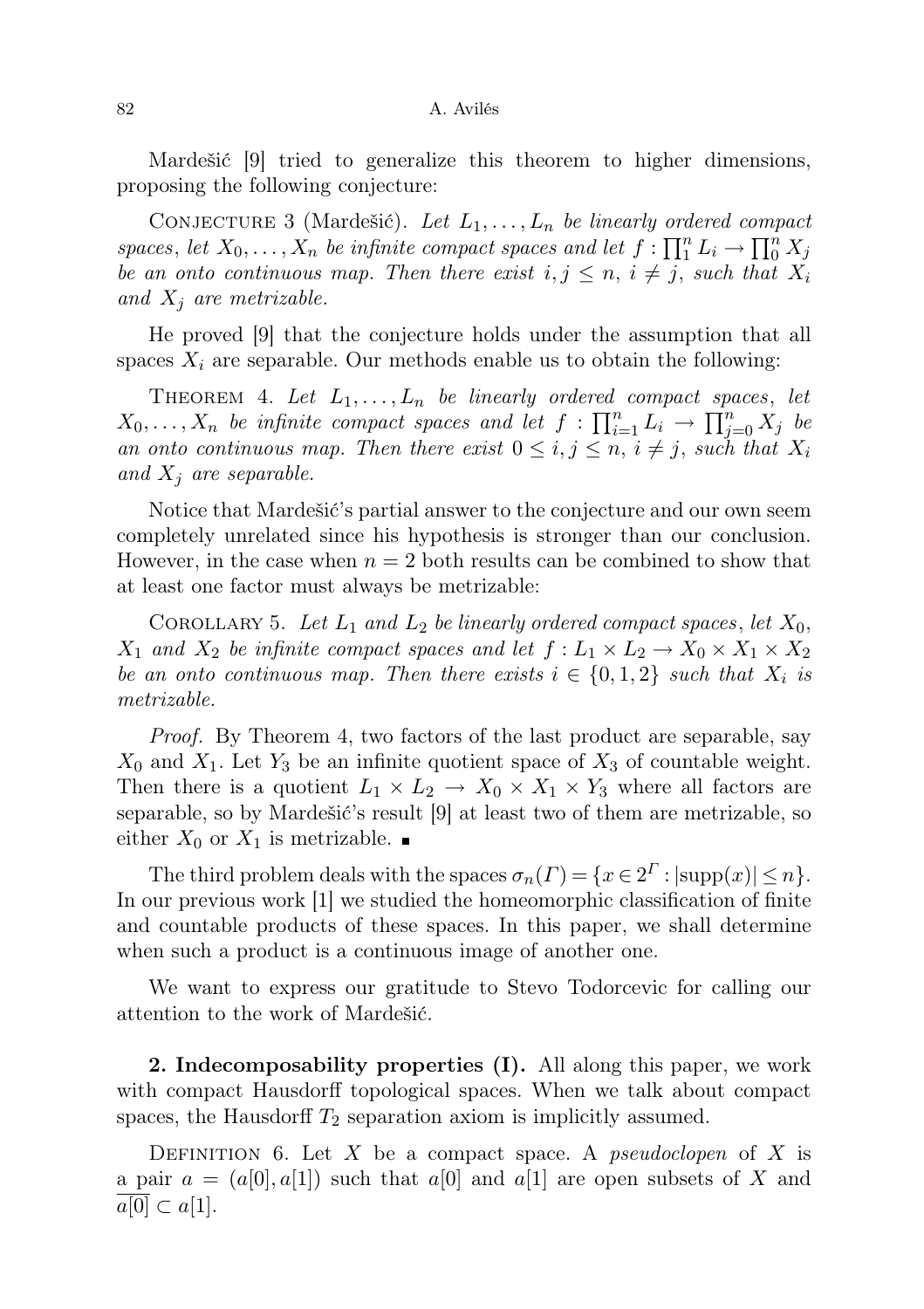Notice that every clopen set  $c$  can be identified with a pseudoclopen  $(c, c)$ . Conversely, if K is a totally disconnected compact space, then every pseudoclopen a is interpolated by a clopen set c, meaning  $a[0] \subset c \subset a[1]$ . The notion of pseudoclopen substitutes the notion of clopen sets in general (not totally disconnected) compact spaces.

DEFINITION 7. An uncountable family  $\mathcal F$  of sets will be called a Knasterdisjoint family if every uncountable subfamily  $\mathcal{G} \subset \mathcal{F}$  contains two disjoint elements. An uncountable family  $\mathcal F$  of pseudoclopens of X will be called Knaster-disjoint if  $\{a[1]: a \in \mathcal{F}\}\$ is a Knaster-disjoint family of sets.

The terminology is motivated by Knaster's well known chain condition: Every uncountable family of nonempty opens sets contains an uncountable family in which any two elements have nonempty intersection. Thus, for a completely regular space, the failure of Knaster's condition is equivalent to the existence of an uncountable Knaster-disjoint family of strongly nonempty pseudoclopens (we call a pseudoclopen a strongly nonempty if  $a[0] \neq \emptyset$ ).

DEFINITION 8. Let X be a compact space, and n a natural number. We say that X has property  $I_n$  if for every collection of  $n+1$  Knaster-disjoint families  $\mathcal{F}_0, \ldots, \mathcal{F}_n$  of pseudoclopens, there exist uncountable subfamilies  $\mathcal{G}_i \subset \mathcal{F}_i$  for  $i = 0, \ldots, n$  such that for every choice  $a_i \in \mathcal{G}_i$  for  $i = 0, \ldots, n$ we have  $a_0[0] \cap \cdots \cap a_n[0] = \emptyset$ .

PROPOSITION 9. Let X be a compact space with property  $I_n$ , and  $f$ :  $X \to Y$  a continuous onto map. Then Y has property  $I_n$ .

*Proof.* Let  $\mathcal{F}_0, \ldots, \mathcal{F}_n$  be families of Knaster-disjoint pseudoclopens in Y. For every  $i \leq n$ , let  $\mathcal{F}'_i = \{ (f^{-1}(a[0]), f^{-1}(a[1])) : a \in \mathcal{F}_i \}$ . Then  $\mathcal{F}'_i$  is a Knaster-disjoint family of pseudoclopens in  $X$ . Because  $X$  has property  $I_n$ , we can find uncountable subfamilies  $\mathcal{G}_i \subset \mathcal{F}_i$  such that whenever  $a_i \in G_i$ , then  $f^{-1}(a_0[0]) \cap \cdots \cap f^{-1}(a_n[0]) = \emptyset$ , which implies that  $a_0[0] \cap \cdots \cap a_n[0] = \emptyset$ because f is onto.  $\blacksquare$ 

PROPOSITION 10. Let  $X_0, \ldots, X_n$  be compact spaces such that  $X =$  $X_0 \times \cdots \times X_n$  has property  $I_n$ . Then there exists  $i \leq n$  such that  $X_i$  satisfies Knaster's condition.

*Proof.* For a set  $s \subset X_i$ , we write  $u_i(s) = \{(x_0, \ldots, x_n) \in X : x_i \in s\}.$ Also, for a pseudoclopen a of  $X_i$ ,  $u_i(a) = (u_i(a[0]), u_i(a[1]))$  is a pseudoclopen of X. Now, suppose no  $X_i$  satisfies Knaster's condition. Then for every i we can find an uncountable Knaster-disjoint family  $\mathcal{F}_i$  of strongly nonempty pseudoclopens in  $X_i$ . Associated with them, we have Knasterdisjoint families  $\mathcal{F}'_i = \{u_i(a) : a \in \mathcal{F}_i\}$  of pseudoclopens in X. These families contradict property  $I_n$ , because  $a_0[0] \cap \cdots \cap a_n[0] \neq \emptyset$  whenever  $a_i \in \mathcal{F}'_i$ .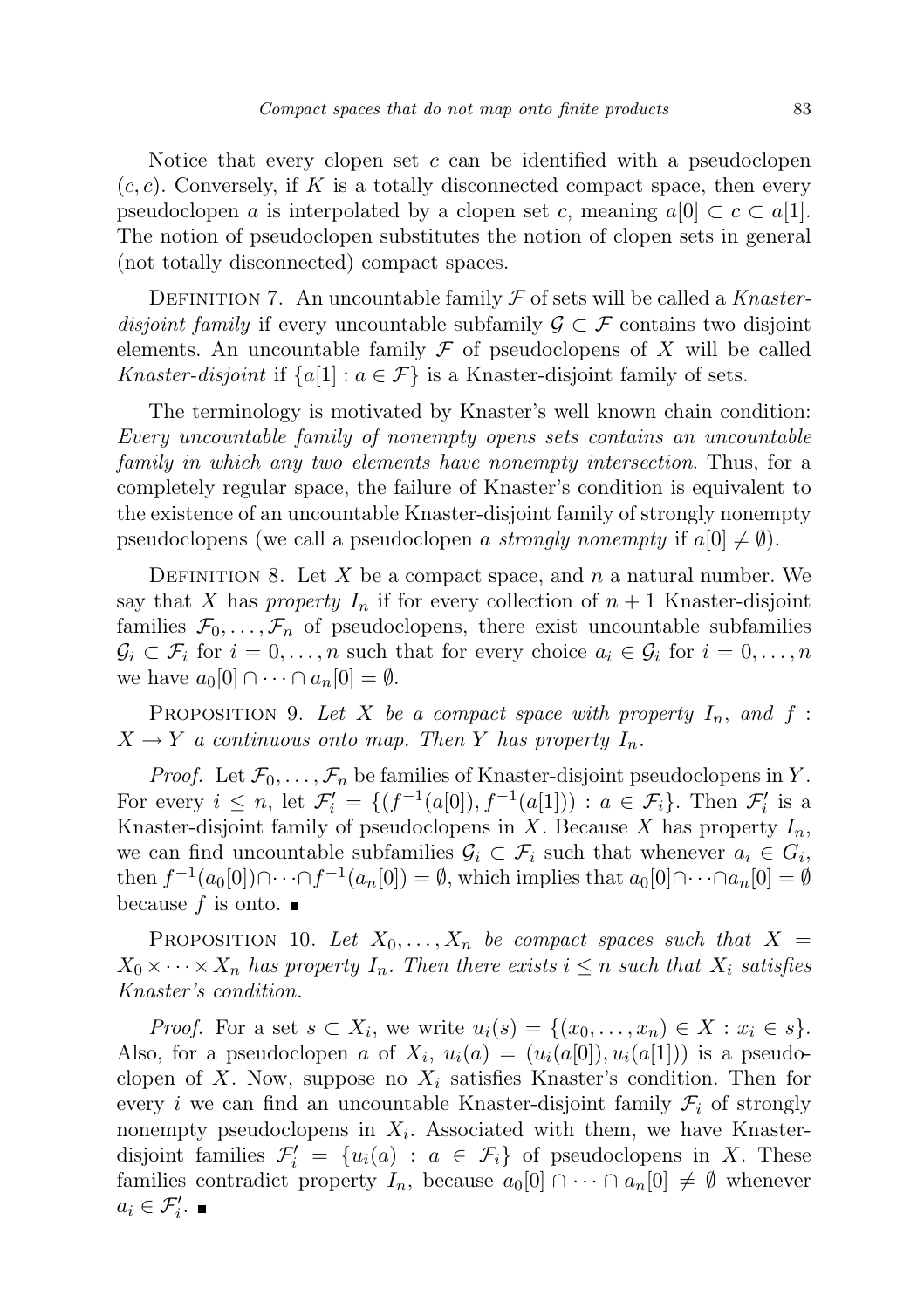We now introduce some operations and relations. For two pseudoclopens a and b, we write:

- $b \subset a$  if  $b[0] \subset a[0]$  and  $b[1] \subset a[1]$ ,
- $b \prec a$  if  $a[0] \subset b[0] \subset b[1] \subset a[1]$  (we say that b is finer than a),
- $a \cup b = (a[0] \cup b[0], a[1] \cup b[1])$  (this is a new pseudoclopen).

DEFINITION 11. A family  $\beta$  of pseudoclopens of X will be called a basis if for every pseudoclopen  $a$  of  $X$  there exist finitely many pseudoclopens  $b_1, \ldots, b_m$  from  $\mathcal B$  such that  $b_1 \cup \cdots \cup b_m \prec a$ .

LEMMA 12. If  $\beta$  is basis for the topology of a compact space X, then the family of all pseudoclopens a such that  $a[0] \in \mathcal{B}$  and  $a[1] \in \mathcal{B}$  constitutes a basis of pseudoclopens.

LEMMA 13. If X is a totally disconnected compact space and  $\mathcal B$  is a basis for the topology of X consisting of clopen sets, then  $\mathcal{B}' = \{(c, c) : c \in \mathcal{B}\}\$ is a basis of pseudoclopens in X.

LEMMA 14. In the definition of property  $I_n$  we may assume that the families  $\mathcal{F}_i$  are subfamilies of some basis of pseudoclopens for the space.

*Proof.* Let  $\mathcal{F}_0, \ldots, \mathcal{F}_n$  be arbitrary Knaster-disjoint families of pseudoclopens of X, and let  $\beta$  be a basis of pseudoclopens. Because  $\beta$  is a basis, we can suppose (by passing to finer pseudoclopens) that every  $a \in \mathcal{F}_i$  is a finite union of elements of  $\beta$ . Because we are looking for uncountable subfamilies, we can suppose without loss of generality that there exist natural numbers  $m_0, \ldots, m_n$  such that every element  $a \in \mathcal{F}_i$  is a union of exactly  $m_i$  elements of  $\mathcal{B}$ , and we write it in the form  $a = a_i^1 \cup \cdots \cup a_i^{m_i}$  where each  $a_i^j$  $\frac{\jmath}{i}$  is an element of  $\mathcal{B}$ . For every  $i \leq n$  and every  $j \leq m_i$ , let  $\mathcal{F}_i^j = \{a_i^j\}$  $i_i^j : a \in \mathcal{F}_i$ . For every choice of numbers  $j = (j_0, \ldots, j_n)$  with  $j_i \leq m_i$ , we can apply our hypothesis to the families  $\mathcal{F}_0^{j_0}, \ldots, \mathcal{F}_n^{j_n}$ , and this implies that there are uncountable subfamilies  $\mathcal{G}_i^j \subset \mathcal{F}_i$  such that whenever  $a \in \mathcal{G}_i^j$ , we have  $a_0^{j_0}[0] \cap \cdots \cap a_n^{j_n}[0] = \emptyset$ . There are only finitely many choices for the tuple  $j = (j_0, \ldots, j_n)$ , call them  $j^{(1)}, \ldots, j^{(k)}$ , so we can successively find the subfamilies  $\mathcal{G}_i^j$  $g_i^j$  satisfying  $\mathcal{G}_i^{j^{(r)}} \supset \mathcal{G}_i^{j^{(r+1)}}$  $j_i^{(r+1)}$ . The uncountable families  $\mathcal{G}_i^{j^{(k)}} \subset \mathcal{F}_i$ satisfy the desired conclusion.  $\blacksquare$ 

The following fact is well known; it is the key property behind the fact that, unlike the countable chain condition, Knaster's condition is productive [12]:

LEMMA 15. Let  $\{a^0 \times a^1 : a \in \mathcal{F}\}$  be a Knaster-disjoint family of subsets of  $X \times Y$  consisting of rectangles. Then one of the two families  $\{a^0 : a \in \mathcal{F}\}\$ or  $\{a^1 : a \in \mathcal{F}\}\$ contains an uncountable Knaster-disjoint subfamily.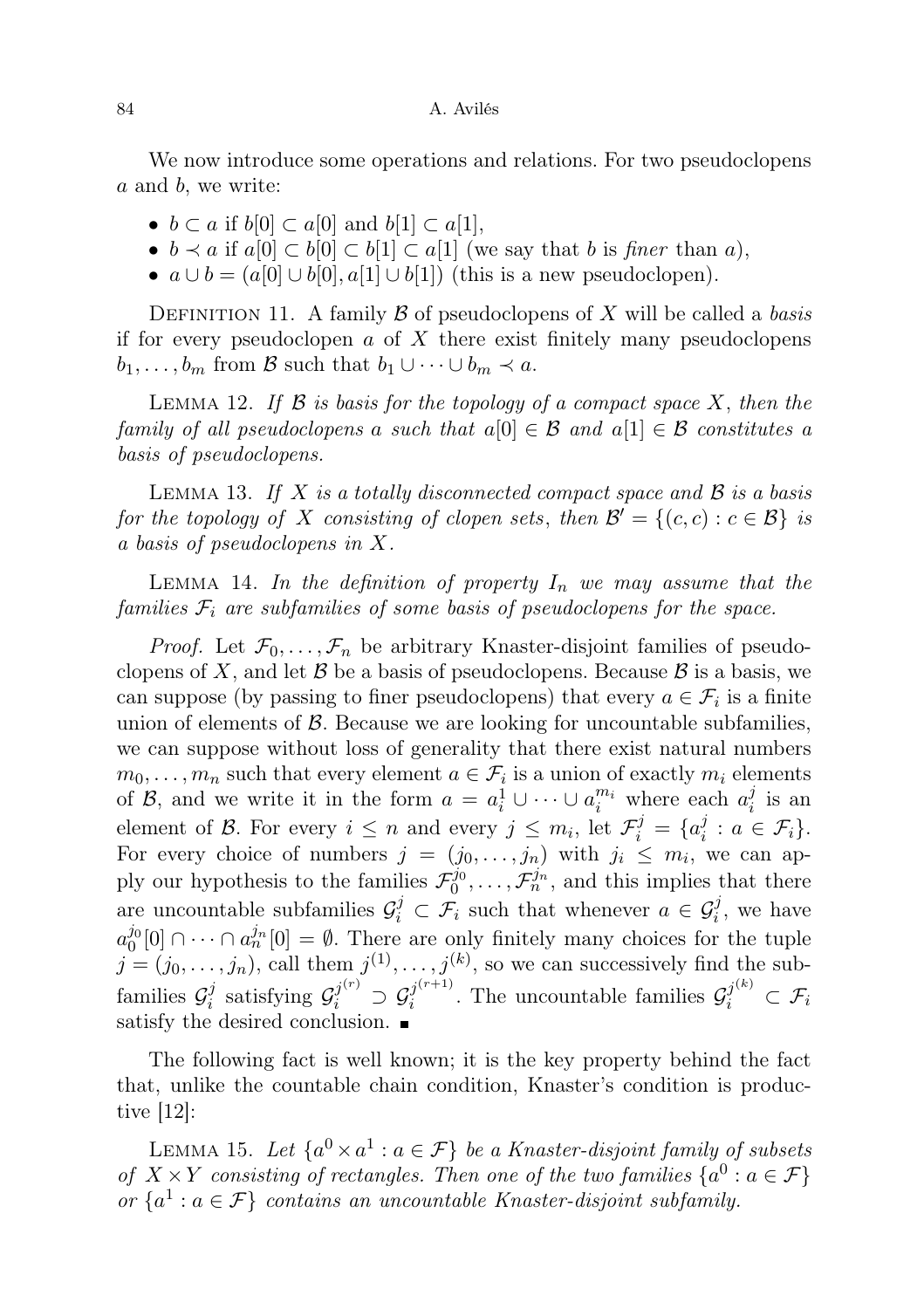PROPOSITION 16. Let X and Y be compact spaces with property  $I_n$  and  $I_m$  respectively. Then  $X \times Y$  has property  $I_{n+m}$ .

*Proof.* Let  $\mathcal{F}_0, \ldots, \mathcal{F}_{n+m}$  be uncountable Knaster-disjoint families of pseudoclopens of  $X \times Y$ . By Lemma 14, we can suppose that every  $a \in \mathcal{F}_i$ is of the form  $a = a^0 \times a^1 = (a^0[0] \times a^1[0], a^0[1] \times a^1[1])$  with  $a^0$  and  $a^1$  pseudoclopens of  $X$  and  $Y$ . By Lemma 15, we can also suppose that for every  $i \leq n+m$  there exists  $j(i) \in \{0,1\}$  such that the family  $\{a^{j(i)} : a \in \mathcal{F}_i\}$ is Knaster-disjoint. By elementary cardinality reasons, either there exists  $S \subset \{0, \ldots, n+m\}$  with  $|S| = n+1$  such that  $(\forall i \in S)(j(i) = 0)$ , or else there exists  $T \subset \{0, \ldots, n+m\}$  with  $|T| = m+1$  such that  $(\forall i \in T)(j(i) = 1)$ . In the first case, we finish the proof by appealing to property  $I_n$  of X, and in the second case by appealing to property  $I_m$  of Y.

PROPOSITION 17. Let  $X$  be a compact space and d, n and q natural numbers. Suppose that  $X^d$  has property  $I_n$  and  $(q + 1)d > n$ . Then X has property  $I_q$ .

*Proof.* Let  $\mathcal{F}_0, \ldots, \mathcal{F}_q$  be Knaster-disjoint families of pseudoclopens of X. For every  $i \in \{1, \ldots, d\}$  let  $p_i : X^d \to X$  be the projection on the *i*th coordinate. Let

$$
\mathcal{F}_j^i = \{ (p_i^{-1}a[0], p_i^{-1}a[1]) : a \in \mathcal{F}_j \}.
$$

These are  $(q + 1)d$  Knaster-disjoint families of pseudoclopens of  $X<sup>d</sup>$ . Since  $(q+1)d > n$ , and  $X^d$  has property  $I_n$  it follows that there are uncountable subfamilies  $\mathcal{G}_j^i \subset \mathcal{F}_j^i$  such that

$$
\bigcap_{i=1}^d \bigcap_{j=0}^q c_j^i[0] = \emptyset \quad \text{whenever} \quad c_j^i \in \mathcal{G}_j^i.
$$

We claim that there exists  $i \in \{1, ..., d\}$  such that  $b_0[0] \cap \cdots \cap b_q[0] = \emptyset$ whenever  $b_0 \in \mathcal{G}_0^i, \ldots, b_q \in \mathcal{G}_q^i$ . This claim concludes the proof because then the families  $\mathcal{G}_j = \{a \in \mathcal{F}_j : (p_i^{-1}a[0], p_i^{-1}a[1]) \in \mathcal{G}_j^i\}$  are the uncountable subfamilies of  $\mathcal{F}_j$  we are looking for. The claim is proved by contradiction. If it were false we could find for every i elements  $b_0^i \in G_0^i, \ldots, b_q^i \in G_q^i$ such that  $b_0^i[0] \cap \cdots \cap b_q^i[0] \neq \emptyset$ . Since a clopen from a family  $\mathcal{G}_j^i$  depends only on the coordinate *i*, this implies that  $\bigcap_{i=1}^d \bigcap_{j=0}^q b_j^i[0] \neq \emptyset$ , which is a contradiction.

COROLLARY 18. Let  $K$  be a compact space with property  $I_n$  but not  $I_{n-1}$ . If K is homeomorphic to  $X^d$  for some space X, then d divides n.

*Proof.* If d does not divide n, then there exists an integer  $q$  such that  $q < n/d < q+1$ . The previous proposition shows that X has property  $I_q$ , so by Proposition 16,  $X^d \approx K$  has  $I_{qd}$ , and therefore  $I_{n-1}$  because  $qd < n$ , so  $qd \leq n-1$ .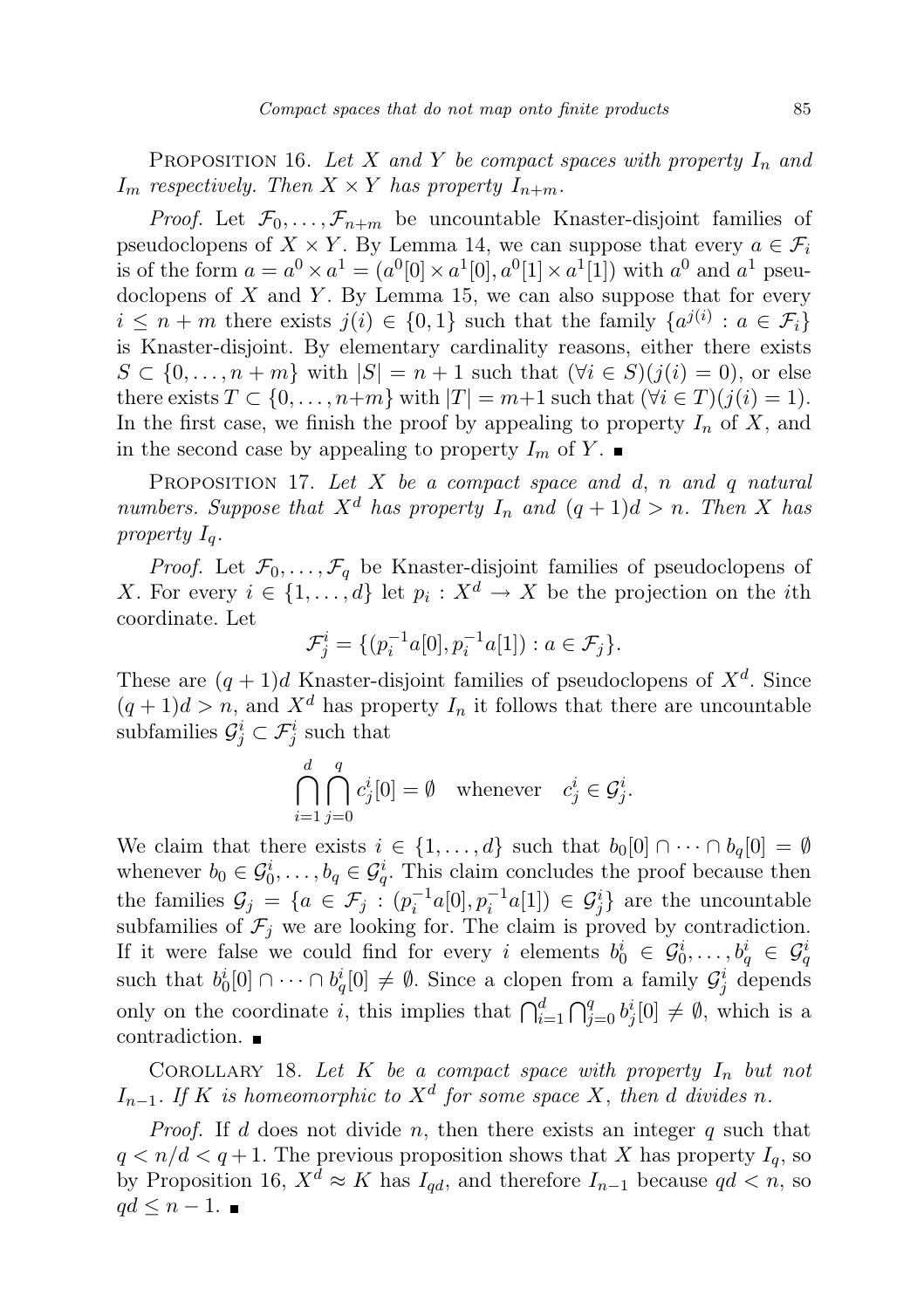**3. The euclidean ball.** Let  $\Gamma$  be an uncountable set, and let

$$
B = B(\Gamma) = \left\{ x \in [-1,1]^\Gamma : \sum_{\gamma \in \Gamma} |x_\gamma| \le 1 \right\}
$$

.

We consider this set as a compact space endowed with the pointwise topology. This  $B(\Gamma)$  is actually homeomorphic to the ball of the Banach space  $\ell_p(\Gamma)$ in the weak topology for  $1 < p < \infty$  and also to the dual ball of  $c_0(\Gamma)$  in the weak<sup>∗</sup> topology.

THEOREM 19. The space B has property  $I_1$ .

We observe that this result implies Theorem 1. Let  $n < m$  and let  $f: B^n \to X_1 \times \cdots \times X_n$  be a continuous surjection. By Propositions 9 and 16,  $X_1 \times \cdots \times X_n$  has property  $I_n$ , and by Proposition 10 there exists  $i \leq m$  such that  $X_i$  satisfies Knaster's condition, therefore also the countable chain condition (every disjoint family of open sets is countable). But  $B$  is an Eberlein compact, so its continuous image  $X_i$  is also Eberlein compact [4] and a result of Rosenthal [10] establishes that the countable chain condition implies countable weight for an Eberlein compact.

It is easy to see that  $B_+(I) = B(I) \cap [0,1]^T$  maps continuously onto  $B(\Gamma)$ ; an onto continuous map  $B_+(\Gamma \times 2) \to B(\Gamma)$  is given by  $x \mapsto (x_{(\gamma,0)} (x_{(\gamma,1)})_{\gamma \in \Gamma}$ . For notational simplicity, we write  $\lambda_n = 1/2^{n+1}$ . The following totally disconnected compact space maps onto  $B_+(T)$ :

$$
L = \Big\{ x \in \{0,1\}^{\Gamma \times \omega} : \sum_{(\gamma,n) \in \Gamma \times \omega} \lambda_n x_{\gamma,n} \le 1 \Big\}.
$$

A surjection  $g: L \to B_+(I)$  is given by  $g(x)_{\gamma} = \sum_{n < \omega} \lambda_n x_{\gamma,n}$ . By Proposition 9, Theorem 19 follows from

THEOREM 20. The space L has property  $I_1$ .

*Proof.* We consider the basis  $\beta$  of clopen subsets of L consisting of the sets of the form

$$
a_U^V = \{ x \in L : \forall (\gamma, n) \in U \ x_{\gamma, n} = 1, \ \forall (\gamma, n) \in V \ x_{\gamma, n} = 0 \},
$$

where U and V are two disjoint finite subsets of  $\Gamma \times \omega$ . It will be convenient to use the following notations: given  $a = a_U^V \in \mathcal{B}$ , we write  $U(a) = U$  and  $V(a) = V$ . Also, for a finite set  $U \subset \Gamma \times \omega$ , we define

$$
\sigma(U) = \sum_{(\gamma,n)\in U} \lambda_n = \sum_{n<\omega} \lambda_n |U \cap \Gamma \times \{n\}|.
$$

Notice the fundamental property that if  $U \cap U' = \emptyset$  then  $\sigma(U \cup U') =$  $\sigma(U) + \sigma(U')$ . We need to know when two elements of  $\mathcal{B}$  are disjoint:

(DC) Let  $a, b \in \mathcal{B}$ . Then  $a \cap b = \emptyset$  if and only if one of the following three conditions holds: either  $U(a) \cap V(b) \neq \emptyset$  or  $V(a) \cap U(b) \neq \emptyset$ or  $\sigma(U(a) \cup U(b)) > 1$ .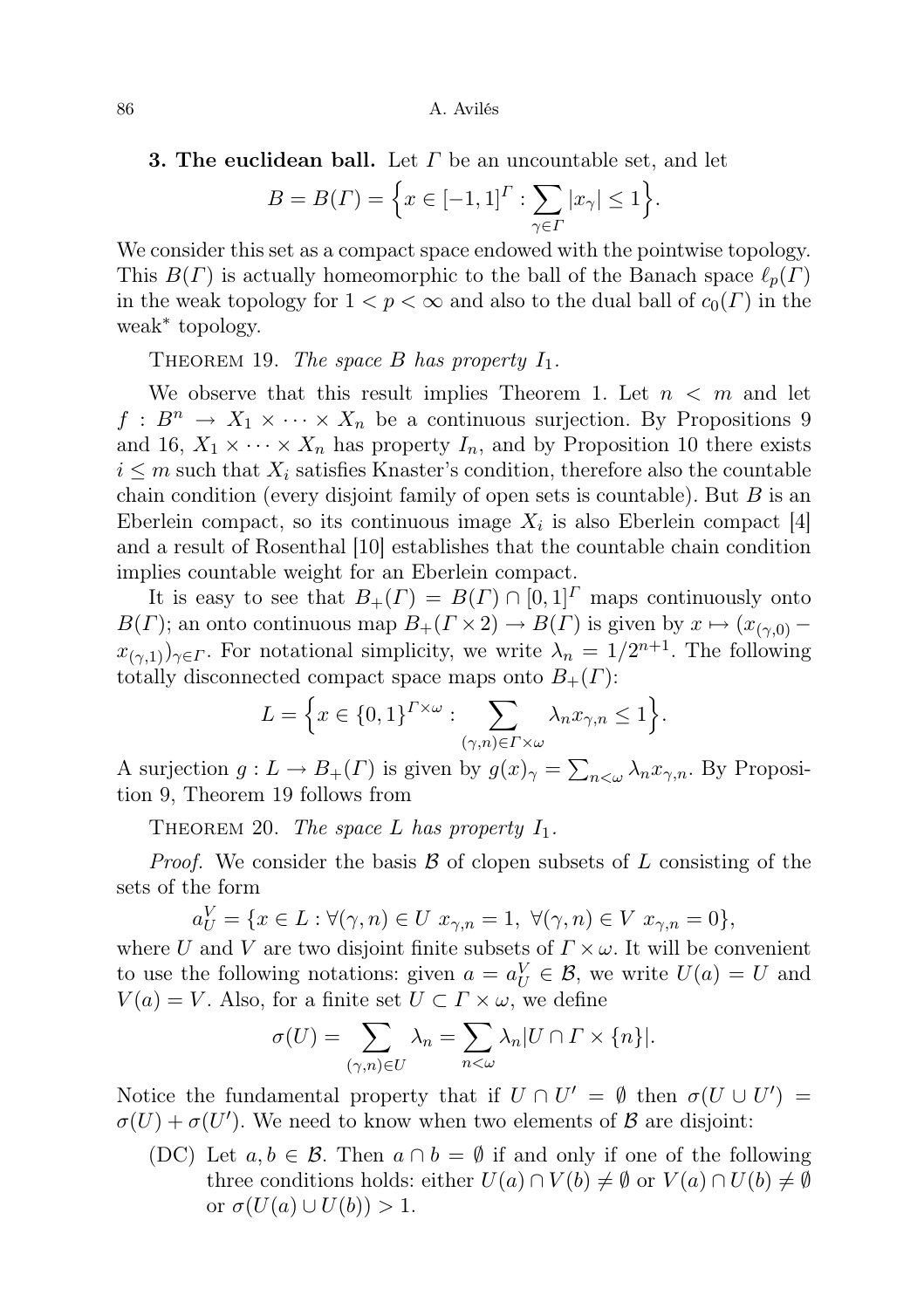Let  $\mathcal{F}_0$  and  $\mathcal{F}_1$  be two Knaster-disjoint families of clopen sets from  $\mathcal{B}$ . By Lemmas 13 and 14, it is enough to check property  $I_1$  on such two families of clopen sets.

By the familiar  $\Delta$ -system lemma (cf. [6, Theorem 9.18]), we can assume that the families  $\{U(a): a \in \mathcal{F}_0\}, \{U(a): a \in \mathcal{F}_1\}, \{V(a): a \in \mathcal{F}_0\}$  and  ${V(a): a \in \mathcal{F}_1}$  are  $\Delta$ -systems with roots  $R_0, R_1, S_0$  and  $S_1$  respectively. We write  $U(a) = R_i \cup U_i(a)$  and  $V(a) = S_i \cup V_i(a)$  for  $a \in \mathcal{F}_i$ , separating the root and the disjoint part of the  $\Delta$ -system in such a way that  $\{U_i(a): a \in \mathcal{F}_i\}$ and  $\{V_i(a): a \in \mathcal{F}_i\}$  are disjoint families of finite sets for  $i = 0, 1$ . By a further refinement we can also suppose that the whole family

$$
(\star) \qquad \{U_0(a), U_1(b), V_0(a), V_1(b): a \in \mathcal{F}_0, b \in \mathcal{F}_1\} \cup \{R_0 \cup R_1 \cup S_0 \cup S_1\}
$$

is a disjoint family.

The number  $\sigma(U)$  is always a rational number, so we can also suppose that  $\sigma(U_0(a)) = q_0$  and  $\sigma(U_1(b)) = q_1$  are rational numbers independent of  $a \in \mathcal{F}_0$  and  $b \in \mathcal{F}_1$ .

CLAIM.  $\sigma(R_i) + 2q_i > 1$  for  $i = 0, 1$ .

*Proof of the claim.* Since  $\mathcal{F}_i$  is a Knaster-disjoint family, we can pick two different elements  $a, b \in \mathcal{F}_i$  such that  $a \cap b = \emptyset$ . Thus, one of the three alternatives of the disjointness criterion (DC) must hold. But the first two alternatives are impossible. For example, the disjointness of the family  $(\star)$ above implies that  $U(a) \cap V(b) = R_i \cap S_i \subset U(a) \cap V(a) = \emptyset$ . Therefore, the third alternative holds:

$$
1 < \sigma(U(a) \cup U(b)) = \sigma(R_i) + \sigma(U_i(a)) + \sigma(U_i(b)) = \sigma(R_i) + 2q_i.
$$

We finish the proof by showing that, after all these refinements,  $a \cap b = \emptyset$ whenever  $a \in \mathcal{F}_0$  and  $b \in \mathcal{F}_1$ . Using again the disjointness criterion (DC) we prove that  $\sigma(U(a) \cup U(b)) > 1$ . We have

$$
\sigma(U(a) \cup U(b)) = \sigma(R_0 \cup R_1) + \sigma(U_0(a)) + \sigma(U_1(b)) = \sigma(R_0 \cup R_1) + q_0 + q_1.
$$

If say  $q_i = \min(q_0, q_1)$ , then by the Claim,

$$
\sigma(U(a) \cup U(b)) = \sigma(R_0 \cup R_1) + q_0 + q_1 \ge \sigma(R_i) + 2q_i > 1. \quad \Box
$$

COROLLARY 21 (Avilés, Kalenda). Let X be a compact space and  $m, n$ natural numbers such that  $B^n$  is homeomorphic to  $X^m$ . Then m divides n.

*Proof.* Apply the preceding theorem and Corollary 18.

4. Remarks about spaces  $P(K)$ . Given a compact space K, we denote by  $P(K)$  the space of Radon probability measures on K endowed with the weak<sup>∗</sup> topology. Results analogous to Corollary 21 are proven in [2] for certain spaces of probability measures (like  $P(\sigma_n(\Gamma))$  and  $P(\sigma_1(\Gamma)^n)$ ), so it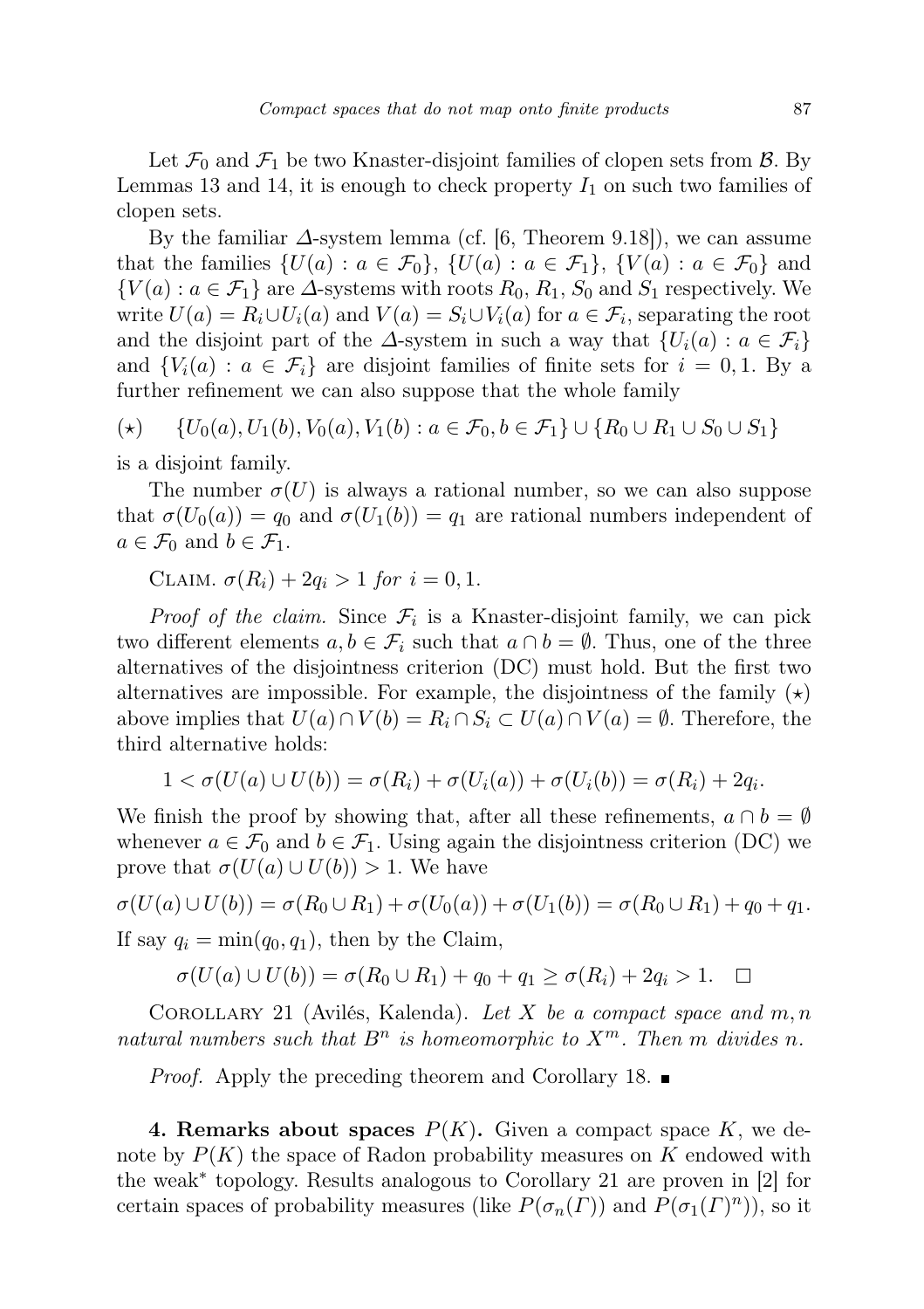88 A. Avilés

is a natural question whether such spaces have property  $I_1$ . We show in this section that property  $I_n$  on  $P(K)$  imposes very restrictive conditions on K.

PROPOSITION 22. Let X be a compact space which contains n open subsets whose closures are pairwise disjoint and fail the countable chain condition. Then  $P(X)$  maps continuously onto  $B<sup>n</sup>$ , and in particular  $P(X)$  does not have property  $I_{n-1}$ .

*Proof.* Let  $V_1, \ldots, V_n$  be open subsets of X with  $\overline{V}_i \cap \overline{V}_j = \emptyset$  for  $i \neq j$ , and for every  $i$ , let  $\mathcal{U}_i$  be an uncountable disjoint family of nonempty open subsets of  $V_i$ . For every  $u \in \bigcup_{i=1}^n \mathcal{U}_i$  let  $h_u : X \to [0,1]$  be a continuous function such that  $h_u(X \setminus u) = 0$  and  $\max\{h_u(x) : x \in u\} = 1$ . For every  $i \leq n$  let also  $g_i: X \to [0,1]$  be a continuous function such that  $g_i(x) = 0$  if  $x \in V_i$  and  $g_i(x) = 1$  if  $x \in V_j$  for some  $j \neq i$ . Let

$$
\chi_n(t) = \begin{cases} n & \text{if } t \ge 1 - 1/n, \\ 1/(1-t) & \text{if } t < 1 - 1/n. \end{cases}
$$

For a Radon measure  $\mu$  on X and a continuous function  $\phi: X \to \mathbb{R}$ , we put  $\mu(\phi) = \int \phi \, d\mu$ . We define  $f: P(X) \to [0, 1]^{U_1} \times \cdots \times [0, 1]^{U_n}$  as follows:

$$
f(\mu)_u = \chi_n(\mu(g_i)) \cdot \mu(h_u), \quad u \in \mathcal{U}_i.
$$

For a set  $\Gamma$ , recall that  $B_+(\Gamma) = \{x \in [0,1]^{\Gamma} : \sum_{\gamma \in \Gamma} x_{\gamma} \leq 1\}$ . Then  $B(\Gamma)$  is a continuous image of  $B_+(I)$ , and we shall show that  $f(P(X)) = B_+(\mathcal{U}_1) \times$  $\cdots \times B_+(\mathcal{U}_n).$ 

First, we check that  $f(P(X)) \subset B_+(\mathcal{U}_1) \times \cdots \times B_+(\mathcal{U}_n)$ . For fixed  $\mu$  in  $P(X)$  and  $i \leq n$ ,

$$
\sum_{u \in \mathcal{U}_i} f(\mu)_u = \chi_n(\mu(g_i)) \sum_{u \in \mathcal{U}_i} \mu(h_u) \le \frac{1}{1 - \mu(g_i)} \sum_{u \in \mathcal{U}_i} \mu(h_u) \le 1
$$

because  $g_i$  has disjoint support from all  $h_u$ 's, so  $\mu(g_i) + \sum_{u \in \mathcal{U}_i} \mu(h_u) \leq 1$ .

Conversely, we now prove that any  $x \in B_+(\mathcal{U}_1) \times \cdots \times B_+(\mathcal{U}_n)$  belongs to  $f(P(X))$ . For every  $i \leq n$  let  $\xi_i \in \overline{V}_i \setminus \bigcup \{u : u \in \mathcal{U}_i\}$ , and for every  $u \in \mathcal{U}_i$  let  $\zeta_u \in u$  be such that  $h_u(\zeta_u) = 1$ . We define  $\mu \in P(X)$  to be a discrete probability measure on X such that  $\mu\{\zeta_u\} = x_u/n$  for every u, and  $\mu\{\xi_n\} = (1 - \sum_{u \in \mathcal{U}_n} x_u)/n$ . We have  $\mu(h_u) = x_u/n$  for  $u \in \mathcal{U}_n$ ,  $\mu(g_i) = 1 - 1/n$ , and  $f(\mu) = x$ .

Recall that  $\sigma_1(\Gamma)$  is the one-point compactification of a discrete set  $\Gamma$ . The space  $P(\sigma_1(\Gamma))$  is homeomorphic to  $B_+(\Gamma)$ , a continuous image of  $B(\Gamma)$ , so it has property  $I_1$  by Theorem 19. Also, if  $K_n$  is a discrete union of n disjoint copies of  $\sigma_1(\Gamma)$ , then  $P(K_n)$  has property  $I_n$ , because it is a continuous image of  $P(\sigma_1(\Gamma))^n \times B_+(\{1,\ldots,n\})$ . We may ask if there is some sufficient condition on L so that  $P(L)$  has property  $I_n$ .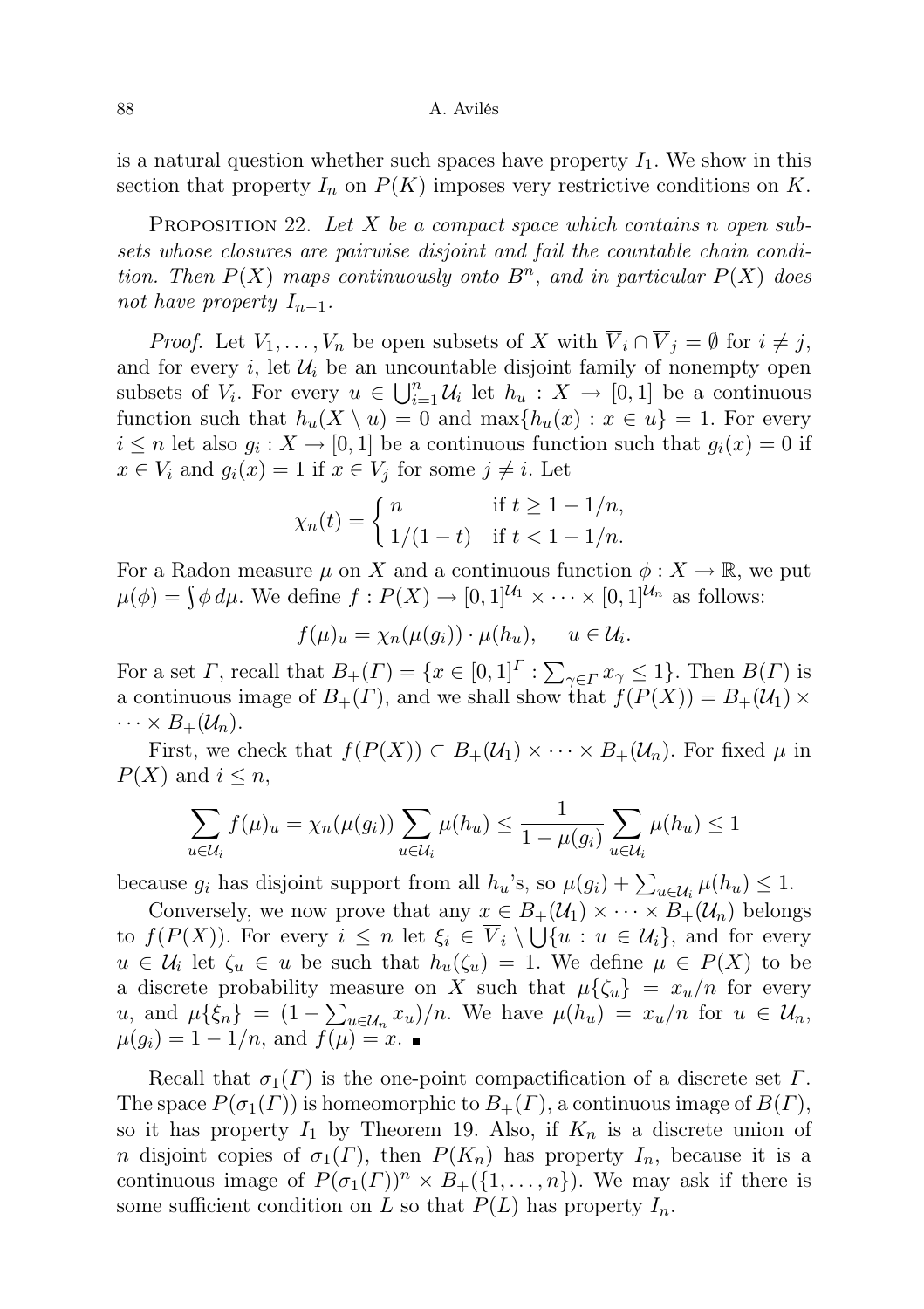**5. Indecomposability properties (II).** A family  $\mathcal F$  of pseudoclopens will be called *disjoint* if  $a[1] \cap b[1] = \emptyset$  for any  $a, b \in \mathcal{F}, a \neq b$ .

DEFINITION 23. Let X be a compact space, and n a natural number. We say that X has *property*  $I_n^*$  if for every collection of n Knaster-disjoint families  $\mathcal{F}_1, \ldots, \mathcal{F}_n$  of pseudoclopens, and every infinite disjoint family  $\mathcal{F}_0$  of pseudoclopens, there exist uncountable subfamilies  $\mathcal{G}_i \subset \mathcal{F}_i$  for  $i = 1, \ldots, n$ , and an infinite subfamily  $\mathcal{G}_0 \subset \mathcal{F}_0$  such that for every choice  $a_i \in \mathcal{G}_i$  for  $i = 0, \ldots, n$  we have  $a_0[0] \cap \cdots \cap a_n[0] = \emptyset$ .

PROPOSITION 24. Let X be a compact space with property  $I_n^*$ , and f:  $X \to Y$  a continuous onto map. Then Y has property  $I_n^*$ .

*Proof.* Analogous to Proposition 9.  $\blacksquare$ 

PROPOSITION 25. Let  $X_0, \ldots, X_n$  be infinite compact spaces such that  $X = X_0 \times \cdots \times X_n$  has property  $I_n^*$ . Then there exist  $i, j \leq n, i \neq j$ , such that  $X_i$  and  $X_j$  satisfy Knaster's condition.

*Proof.* This is equivalent to saying that for every  $i \leq n$  there exists  $j \neq i$  such that  $X_j$  satisfies Knaster's condition. We prove this statement for  $i = 0$ . By contradiction, if this were false, then we could find an uncountable Knaster-disjoint family  $\mathcal{F}_i$  of strongly nonempty pseudoclopens in  $X_i$ , for every  $j = 1, \ldots, n$ . Let also  $\mathcal{F}_0$  be an infinite disjoint family of pseudoclopens of  $X_0$ . Just as in Proposition 10, these families can be lifted to families of pseudoclopens of X that violate property  $I_n^*$ .

DEFINITION 26. A family  $\mathcal{B}_0$  of pseudoclopens of X will be called a strong basis if for every pseudoclopen a of X there exists  $b \in \mathcal{B}_0$  such that  $b \prec a$ .

Notice that if  $X$  is a totally disconnected compact space, then the family  $\mathcal{B}_0$  of pseudoclopen sets of the form  $(c, c)$ , c clopen, constitutes a strong basis.

LEMMA 27. Let B and  $\mathcal{B}_0$  be a basis and a strong basis of pseudoclopens of X respectively. Then the following condition is sufficient for  $X$  to have property  $I_n^*$ : For every collection of n Knaster-disjoint families  $\mathcal{F}_1, \ldots, \mathcal{F}_n$  of pseudoclopens from B and every infinite disjoint family  $\mathcal{F}_0$  of pseudoclopens from  $\mathcal{B}_0$ , there exist uncountable subfamilies  $\mathcal{G}_i \subset \mathcal{F}_i$  for  $i = 1, \ldots, n$  and an infinite subfamily  $\mathcal{G}_0 \subset \mathcal{F}_0$  such that for every choice  $a_i \in G_i$  for  $i = 0, \ldots, n$ we have  $a_0[0] \cap \cdots \cap a_n[0] = \emptyset$ .

*Proof.* Analogous to Lemma 14. Just note that we need  $\mathcal{B}_0$  to be a strong basis and not just a basis, because when dealing with infinite instead of uncountable families, it is not possible to fix the length of finite unions by passing to a further subfamily.  $\blacksquare$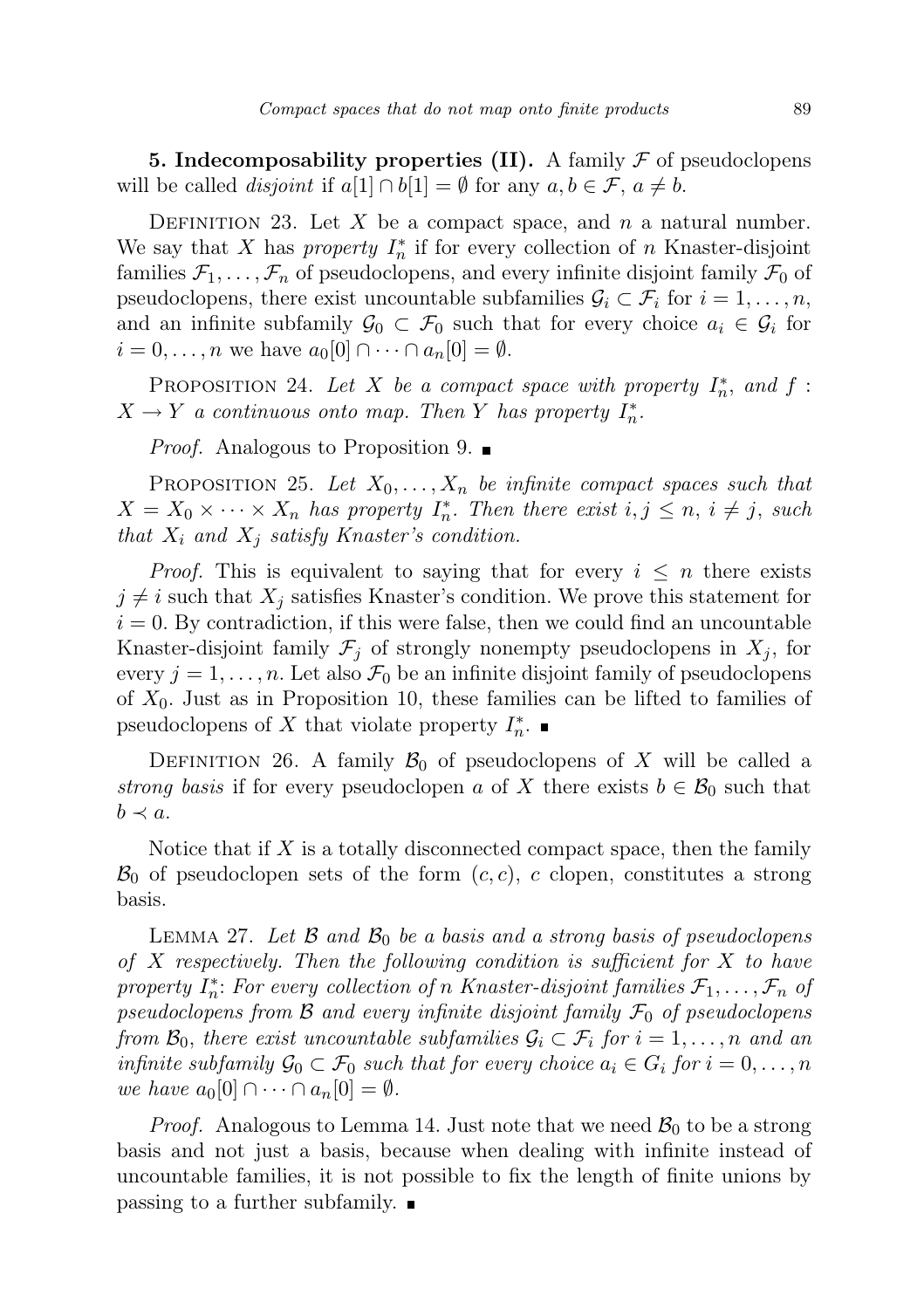## 6. Linearly ordered spaces

LEMMA 28. Let  $\mathcal F$  be a Knaster-disjoint family of sets. Then there exist at most countably many elements  $a \in \mathcal{F}$  such that  $\{b \in \mathcal{F} : a \cap b = \emptyset\}$  is countable.

Proof. Suppose by contradiction that there are uncountably many such elements. Then it is possible to construct by induction a transfinite sequence  ${a_{\alpha}: \alpha < \omega_1} \subset \mathcal{F}$  of such elements such that  $a_{\alpha} \cap a_{\beta} \neq \emptyset$  for all  $\alpha < \beta < \omega_1$ . This contradicts the assumption that  $\mathcal F$  is Knaster-disjoint.

THEOREM 29. Every linearly ordered compact space  $L$  has property  $I_1$ .

Proof. Every compact linearly ordered space L is the continuous image of a compact linearly ordered totally disconnected space (one can consider the lexicographical product  $L \times \{0, 1\}$ . Therefore, we can suppose that L is totally disconnected. By Lemma 14, we have to show that for any Knaster-disjoint families  $\mathcal{F}_0$  and  $\mathcal{F}_1$  of clopen intervals of L, there are further uncountable subfamilies for which all crossed intersections are empty. By Lemma 28, we can suppose that each element of  $\mathcal{F}_i$  is disjoint from uncountably many elements of  $\mathcal{F}_i$ ,  $i = 0, 1$ . Notice that Knaster-disjoint families are pointcountable, that is, every element of  $L$  belongs to at most countably many intervals from  $\mathcal{F}_i$ . Suppose that some interval  $a \in \mathcal{F}_0$  intersects uncountably many intervals from  $\mathcal{F}_1$ . Except those that contain one of the two extremes of a, which are at most countably many, the others are actually contained in a. In this case it is enough to take  $\mathcal{G}_0 = \{b \in \mathcal{F}_0 : b \cap a = \emptyset\}$  and  $\mathcal{G}_1 = \{b \in \mathcal{F}_1 : b \subset a\}.$  The remaining case is that every element of  $\mathcal{F}_0$ intersects at most countably many elements of  $\mathcal{F}_1$  and vice versa. In this case we can produce by induction two  $\omega_1$ -sequences  $(a_{\alpha})_{\alpha<\omega_1}\subset\mathcal{F}_0$  and  $(b_{\alpha})_{\alpha<\omega_1}\subset\mathcal{F}_1$  with  $a_{\alpha}\cap b_{\beta}=\emptyset$  for all  $\alpha,\beta<\omega_1$ .

THEOREM 30. If  $L_1, \ldots, L_n$  are linearly ordered compact spaces, then  $K = L_1 \times \cdots \times L_n$  has property  $I_n^*$ .

*Proof.* Again, we assume that the spaces  $L_i$  are totally disconnected. Using Lemma 27, let  $\mathcal{F}_0$  be a countably infinite disjoint family of clopens of K and  $\mathcal{F}_1, \ldots, \mathcal{F}_n$  be Knaster-disjoint families of clopen boxes of K (by a box we mean a product of clopen intervals),

$$
\mathcal{F}_i = \{a^{\alpha}[i] = a_1^{\alpha}[i] \times \cdots \times a_n^{\alpha}[i] : \alpha < \omega_1\}, \quad i > 0.
$$

By Lemma 15 we can suppose that for every i there exists  $j(i)$  such that  ${a_{j(i)}^{\alpha}[i]: \alpha < \omega_1}$  is Knaster-disjoint. We can actually assume that the map  $i \mapsto j(i)$  is a bijection, since if there existed  $i \neq i'$  with  $j(i) = j(i') = j$  we would be done by applying the fact that  $L_j$  has property  $I_1$ . After relabelling we suppose that each family  $\mathcal{H}_i = \{a_i^{\alpha}[i] : \alpha < \omega_1\}$  is a Knaster-disjoint family of clopen intervals of  $L_i$ . We consider two cases: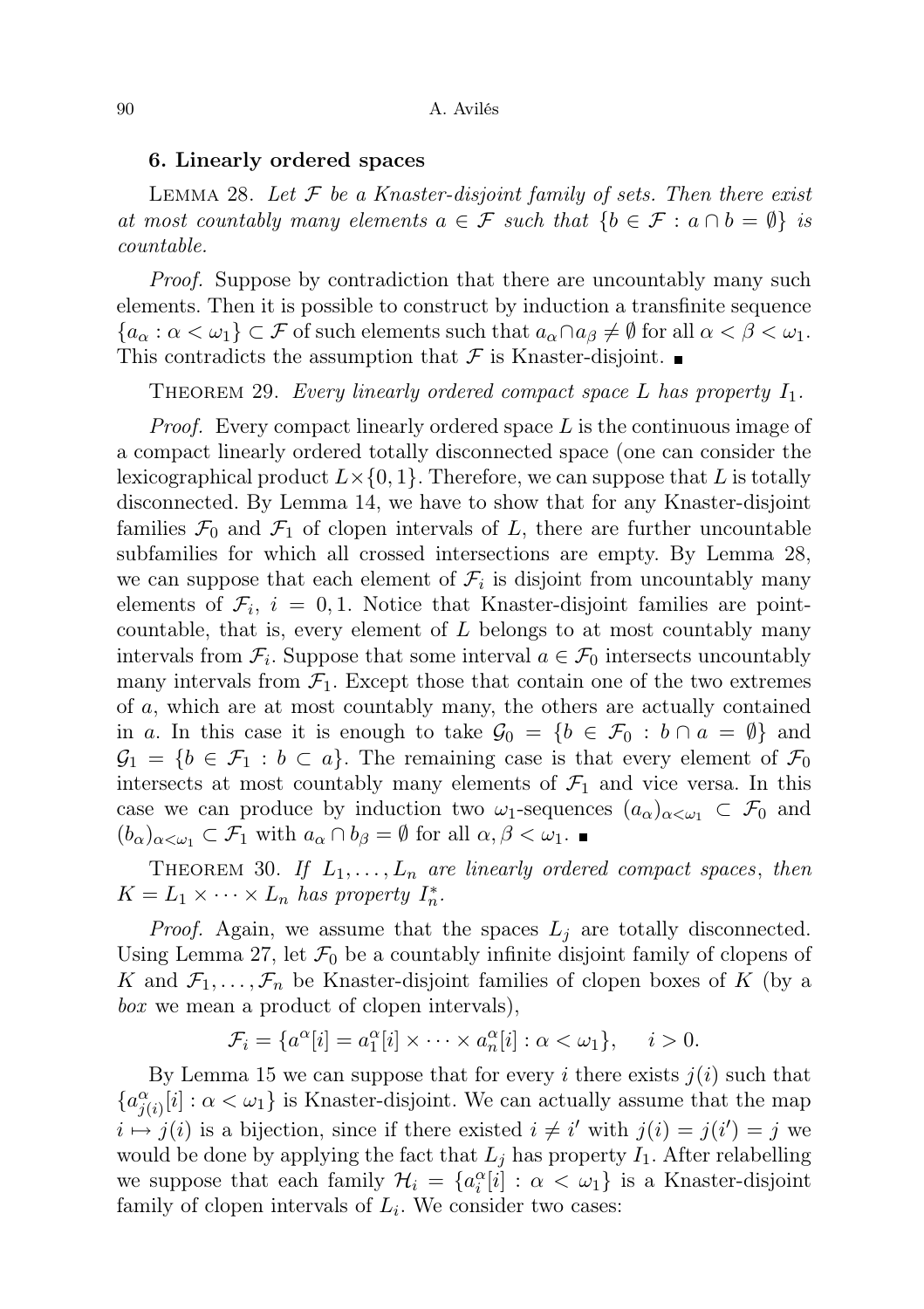CASE 1: There exists  $c \in \mathcal{F}_0$  and a box  $b_1 \times \cdots \times b_n \subset c$  such that  $A_i = \{ \alpha < \omega_1 : a_i^{\alpha}[i] \subset b_i \}$  is uncountable for all  $i = 1, \ldots, n$ . In this case, we can take  $\mathcal{G}_0 = \mathcal{F}_0 \setminus \{c\}$  and  $\mathcal{F}_i = \{a^{\alpha}[i] : \alpha \in A_i\}.$ 

CASE 2: The previous case does not hold, so for every  $c \in \mathcal{F}_0$  and every box  $b = b_1 \times \cdots \times b_n \subset c$  there exists  $i = i(b) \in \{1, \ldots, n\}$  such that the set  $A_{i(b)}(b) = \{ \alpha < \omega_1 : a_i^{\alpha}[i] \subset b_i \}$  is countable. Actually, the set  $A_i'(b) = {\alpha \lt \omega_1 : a_i^{\alpha}[i] \cap b_i \neq \emptyset}$  is also countable, because the family  $\mathcal{H}_i = \{a_i^{\alpha}[i] : \alpha < \omega_1\}$  is point-countable, so only countably many intervals from it can hit one of the two extremes of  $b_i$ . Every clopen  $c \in \mathcal{F}_0$  is a finite union of boxes, so there is a countable family  $\beta$  of boxes contained in elements of  $\mathcal{F}_0$  such that every element of  $\mathcal{F}_0$  is a finite union of elements of B. The subfamilies  $\mathcal{G}_0 = \mathcal{F}_0$  and  $\mathcal{G}_i = \{a^{\alpha}[i] : \alpha < \omega_1, \alpha \notin \bigcup_{b \in \mathcal{B}} A'_{i(b)}(b)\}\$ have the desired properties.  $\blacksquare$ 

In order to complete the proof of Theorem 4, having Theorem 30, Proposition 24 and Proposition 25, it only remains to pass from Knaster's condition to separability. It is a classical result of Knaster [8] that a linearly ordered space which satisfies Knaster's condition is separable. We need just a little more:

PROPOSITION 31. Let  $L_1, \ldots, L_n$  be linearly ordered compact spaces and  $f: L_1 \times \cdots \times L_n \to X$  an onto continuous map. If X satisfies Knaster's condition, then X is separable.

*Proof.* Let  $Y \subset L_1 \times \cdots \times L_n$  be a closed subspace such that  $f: Y \to X$ is an irreducible onto map. Recall that a continuous function is irreducible if  $f(Y') \neq X$  whenever  $Y' \neq Y$  is a proper closed subset of Y. A standard argument using Zorn's lemma yields the existence of such a Y . Knaster's condition is preserved by irreducible preimages, so Y satisfies Knaster's condition (to see this, associate to an uncountable family  $\mathcal F$  of nonempty open sets of Y the family  $\{X \setminus f(X \setminus U) : U \in \mathcal{F}\}\$  of nonempty open sets of X). Now let  $p_i: L_1 \times \cdots \times L_n \to L_i$  be the natural projection, and  $K_i = p_i(Y)$ . Then  $p_i(Y)$ is a linearly ordered compact space with Knaster's property, so by Knaster's result [8] it is separable. On the other hand,  $Y \subset p_1(Y) \times \cdots \times p_n(Y)$ , so  $f(p_1(Y) \times \cdots \times p_n(Y)) = X$ , therefore X is also separable.

**7. Spaces of finite sets.** For a natural number  $n$  and an uncountable set Γ, let  $\sigma_n(\Gamma)$  denote the family of subsets of Γ of cardinality less than or equal to n. This is a closed subset of  $2^{\Gamma}$ , so we view  $\sigma_n(\Gamma)$  as a compact topological space. A basis for its topology consists of the sets of the form

$$
\Phi_A^B = \{ C \in \sigma_n(\Gamma) : A \subset C \subset \Gamma \setminus B \},\
$$

where A and B are finite subsets of  $\Gamma$ .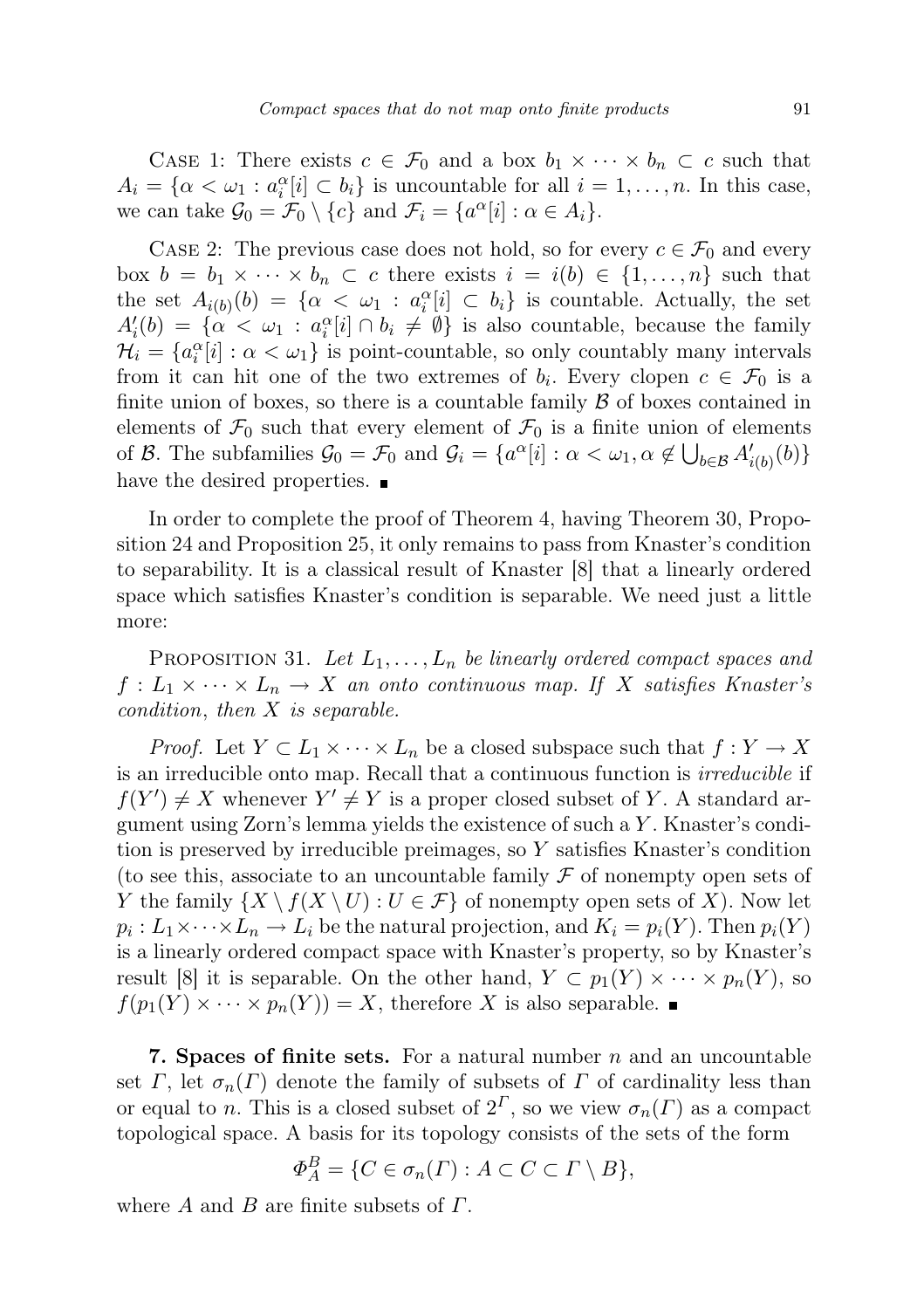### 92 A. Avilés

The topological classification of the spaces which are finite or countable products of spaces  $\sigma_n(\Gamma)$  is studied in [1]. In the case of finite products, which we are now interested in, if  $\sigma_1(\Gamma)^{e_1} \times \cdots \times \sigma_n(\Gamma)^{e_n}$  is homeomorphic to  $\sigma_1(\Gamma)^{f_1} \times \cdots \times \sigma_n(\Gamma)^{f_n}$ , where *n* and each  $e_i$ ,  $f_i$  are natural numbers, then  $e_i = f_i$  for every i.

In this section, we will determine when a finite product of spaces  $\sigma_n(\Gamma)$ can be mapped continuously onto another such product. An obvious sufficient condition for the existence of a continuous onto map between such finite products is the following:

LEMMA 32. Let  $(n_1, \ldots, n_r)$  and  $(m_1, \ldots, m_s)$  be two finite sets of natural numbers. Suppose that there exist sets  $S_i \subset \{1, \ldots, r\}$  for  $i = 1, \ldots, s$ which are pairwise disjoint and such that  $m_i \leq \sum_{j \in S_i} n_j$  for every  $i \in$  $\{1,\ldots,s\}$ . Then the space  $\sigma_{n_1}(\Gamma) \times \cdots \times \sigma_{n_r}(\Gamma)$  maps continuously onto  $\sigma_{m_1}(\Gamma) \times \cdots \times \sigma_{m_s}(\Gamma).$ 

*Proof.* First,  $\sigma_n(\Gamma)$  maps continuously onto  $\sigma_m(\Gamma)$  if  $m \leq n$ . Namely, fix  $\gamma_0 \in \Gamma$  and then define  $f : \sigma_n(\Gamma) \to \sigma_{n-1}(\Gamma \setminus {\gamma_0})$  by  $f(x) = x \setminus {\gamma_0}$ if  $\gamma_0 \in x$ , and  $f(x) = \emptyset$  if  $\gamma_0 \notin x$ . Secondly, for a finite set S of natural numbers whose sum is  $\Sigma(S)$ , we have the union map

$$
u: \prod_{n \in S} \sigma_n(\Gamma) \to \sigma_{\Sigma(S)}(\Gamma), \quad u(x) = \bigcup_{n \in S} x_n.
$$

These two remarks show that  $\prod_{n\in S} \sigma_n(\Gamma)$  maps onto  $\sigma_m(\Gamma)$  whenever  $m \leq$  $\Sigma(S)$ . The proof of the lemma is obtained by applying this fact to  $S = S_i$ for every i, and considering product maps.  $\blacksquare$ 

In Theorem 34 below we shall prove that the sufficient condition of the previous lemma is actually necessary. Indeed, we shall obtain stronger indecomposability properties. An *m-point family of sets* is a family  $\mathcal F$  such that every subfamily of cardinality  $m + 1$  has empty intersection.

DEFINITION 33. Let  $m_ * = (m_1, \ldots, m_s)$  be a finite sequence of natural numbers. We say that a compact space has *property*  $I[m_*]$  if for any uncountable families  $\mathcal{F}_1, \ldots, \mathcal{F}_s$  of clopen sets such that  $\mathcal{F}_i$  is an  $m_i$ -point family for every *i*, there exist uncountable subfamilies  $\mathcal{G}_i \subset \mathcal{F}_i$  such that  $\bigcup_{i=1}^s \mathcal{G}_i$  is a  $((\sum_{i=1}^s m_i) - 1)$ -point family.

THEOREM 34. Let  $(n_1, \ldots, n_r)$  and  $(m_1, \ldots, m_s)$  be two finite sets of natural numbers. The following are equivalent:

- (1)  $K = \sigma_{n_1}(\Gamma) \times \cdots \times \sigma_{n_r}(\Gamma)$  does not have property  $(m_1, \ldots, m_s)$ .
- (2)  $\sigma_{n_1}(\Gamma) \times \cdots \times \sigma_{n_r}(\Gamma)$  maps continuously onto  $\sigma_{m_1}(\Gamma) \times \cdots \times \sigma_{m_s}(\Gamma)$ .
- (3) There exist disjoint sets  $S_i \subset \{1, \ldots, r\}$  for  $i = 1, \ldots, s$  such that  $m_i \leq \sum_{j \in S_i} n_j$  for every  $i \in \{1, \ldots, s\}.$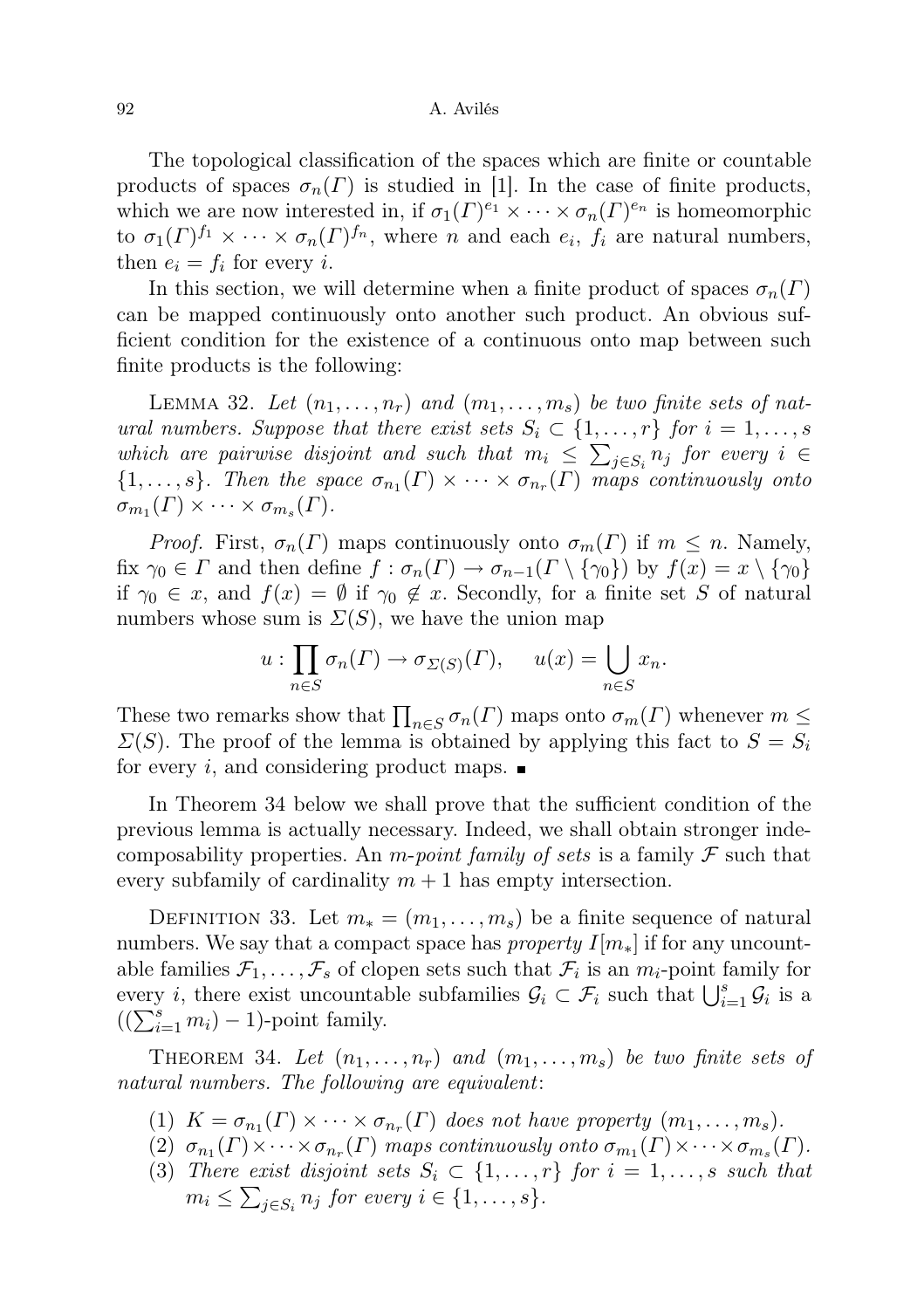*Proof.* (3) $\Rightarrow$  (2) is Lemma 32, (2) $\Rightarrow$  (1) is clear: Let  $g : \sigma_{n_1}(\Gamma) \times \cdots \times \sigma_{n_r}(\Gamma)$  $\rightarrow \sigma_{m_1}(\Gamma) \times \cdots \times \sigma_{m_s}(\Gamma)$  be onto, and consider the families

$$
\mathcal{F}_i = \{ \{x : \gamma \in g(x)_i\} : \gamma \in \Gamma \}, \quad i = 1, \dots, s.
$$

These families witness the failure of  $I[m_*]$ . It remains to prove (1)⇒(3). As K does not have property  $(m_1, \ldots, m_s)$ , there exist families  $\mathcal{F}_1, \ldots, \mathcal{F}_s$  in K such that  $\mathcal{F}_i$  is an  $m_i$ -point family, but for any uncountable subfamilies  $\mathcal{G}_i \subset \mathcal{F}_i$ , the union  $\bigcup_{i=1}^s \mathcal{G}_i$  is not a  $(\sum_{i=1}^s m_i - 1)$ -point family.

For a fixed *i*, we can suppose that each clopen  $x \in \mathcal{F}_i$  is of the form

$$
x = \bigcup_{p=1}^{k(i)} \Phi_{a(x,p,1)}^{b(x,p,1)} \times \cdots \times \Phi_{a(x,p,r)}^{b(x,p,r)},
$$

where  $a(x, p, j)$  and  $b(x, p, j)$  are finite subsets of  $\Gamma$ , and  $\Phi_{a(x, p, j)}^{b(x, p, j)}$  $a(x,p,j)$  is a basic clopen subset of  $\sigma_{n_j}(\Gamma)$ . Moreover, we can suppose that for fixed  $i, p, j$ ,  ${a(x, p, j): x \in \mathcal{F}_i}$  and  ${b(x, p, j): x \in \mathcal{F}_i}$  form  $\Delta$ -systems of constant cardinality with roots  $A(i, p, j)$  and  $B(i, p, j)$ . We write  $a(x, p, j) = A(i, p, j) \cup$  $\alpha(x, p, j)$  and  $b(x, p, j) = B(i, p, j) \cup \beta(x, p, j)$  separating the root and the disjoint part of the  $\Delta$ -system. We also write  $|\alpha|(i, p, j) = |\alpha(x, p, j)|, x \in \mathcal{F}_i$ . By passing to further uncountable subfamilies we can also assume that

$$
(\star \star) \qquad (\alpha(x, p, j) \cup \beta(x, p, j)) \cap (a(x', p', j') \cup b(x', p', j')) = \emptyset
$$

whenever  $x \neq x'$ .

Because each  $\mathcal{F}_i$  is an  $m_i$ -point family but the family  $\bigcup \mathcal{F}_i$  is not a  $(\sum_{i=1}^s m_i - 1)$ -point family, there must exist  $x_1^i, \ldots, x_{m_i}^i \in \mathcal{F}_i$  such that  $\bigcap_{i=1}^r \bigcap_{q=1}^{m_i} x_q^i \neq \emptyset.$ 

Each element  $x \in S_i$  is of the form  $(\star)$  so there also exist  $p_i^1, \ldots, p_i^{m_i}$  for every i such that

$$
\bigcap_{i=1}^r \bigcap_{q=1}^{m_i} \Phi_{a(x_i^q, p_i^q, 1)}^{b(x_i^q, p_i^q, 1)} \times \cdots \times \Phi_{a(x_i^q, p_i^q, r)}^{b(x_i^q, p_i^q, r)} \neq \emptyset.
$$

We define the sets  $S_i$  appearing in statement (3) of the theorem in the following way:

$$
S_i = \left\{ j \in \{1, \ldots, r\} : \exists \overline{q} : |\alpha|(i, p_i^{\overline{q}}, j) + \Big| \bigcup_{q=1}^{m_i} a(x_i^q, p_i^q, j) \Big| > n_j \right\}.
$$

CLAIM 1.  $S_i \cap S_{i'} = \emptyset$ .

*Proof.* Suppose  $j \in S_i \cap S_{i'}$ . Consider witnesses  $\overline{q}$  and  $\overline{q}'$  for  $j \in S_i$  and  $j \in S_{i'}$  respectively. Assume that  $|\alpha|(i, p_i^{\bar{q}}, j) \leq |\alpha|(i', p_{i'}^{\bar{q}'})$  $\mathbf{g}_{i'}^{q}(i,j)$ . We know that

$$
\Bigl(\bigcap_{q=1}^{m_i} \varPhi^{b(x^q_i,p^q_i,j)}_{a(x^q_i,p^q_i,j)}\Bigr) \cap \Bigl(\bigcap_{q=1}^{m_{i'}} \varPhi^{b(x^q_{i'},p^q_{i'},j)}_{a(x^q_{i'},p^q_{i'},j)}\Bigr) \neq \emptyset.
$$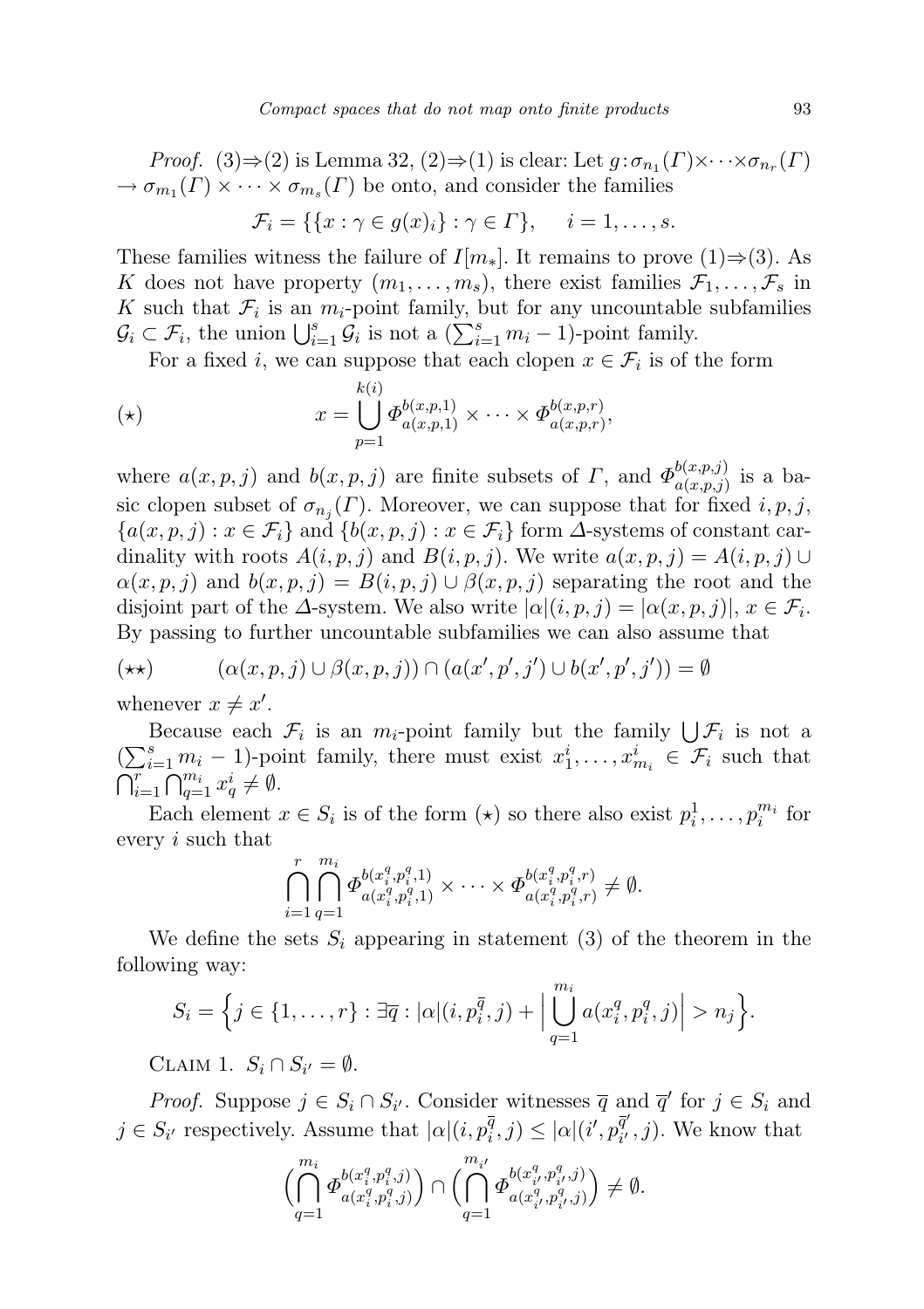In particular,

$$
\left| a(x_{i'}^{\overline{q}'}, p_{i'}^{\overline{q}'}, j) \cup \bigcup_{q=1}^{m_i} a(x_i^q, p_i^q, j) \right| \leq n_j,
$$

but

$$
n_j < |\alpha|(i, p_i^{\overline{q}}, j) + \left| \bigcup_{q=1}^{m_i} a(x_i^q, p_i^q, j) \right| \leq |\alpha|(i', p_{i'}^{\overline{q}'}, j) + \left| \bigcup_{q=1}^{m_i} a(x_i^q, p_i^q, j) \right|
$$
\n
$$
\leq \left| a(x_{i'}^{\overline{q}'}, p_{i'}^{\overline{q}'}, j) \cup \bigcup_{q=1}^{m_i} a(x_i^q, p_i^q, j) \right|,
$$

a contradiction.

CLAIM 2. Fix  $i \in \{1, \ldots, s\}$ . For every  $\overline{q} \in \{1, \ldots, m_i\}$  there exists  $j \in$  $\{1,\ldots,r\}$  such that  $\bigcup_{q=1}^{m_i} a(x,p_i^q)$  $|q^q, j)| + |\alpha| (p_i^{\overline{q}})$  $n_i^q, i, j) > n_j.$ 

*Proof.* Given  $x \in \mathcal{F}_i \setminus \{x_i^q\}$  $i_i^q: q = 1, \ldots, m_i$ , because  $\mathcal{F}_i$  is an  $m_i$ -point family,

$$
\Phi^{b(x,p_i^{\overline{q}},1)}_{a(x,p_i^{\overline{q}},1)} \times \cdots \times \Phi^{b(x,p_i^{\overline{q}},r)}_{a(x,p_i^{\overline{q}},r)} \cap \bigcap_{q=1}^{m_i} \Phi^{b(x_i^q,p_i^q,1)}_{a(x_i^q,p_i^q,1)} \times \cdots \times \Phi^{b(x_i^q,p_i^q,r)}_{a(x_i^q,p_i^q,r)} = \emptyset,
$$

thus there exists  $j$  such that

$$
\Phi_{a(x,p_i^{\overline{q}},j)}^{b(x,p_i^{\overline{q}},j)} \cap \bigcap_{q=1}^{m_i} \Phi_{a(x_i^q,p_i^q,j)}^{b(x_i^q,p_i^q,j)} = \emptyset.
$$

Since we know that  $\bigcap_{q=1}^{m_i} \Phi_{a(x_i^q, p_i^q, j)}^{b(x_i^q, p_i^q, j)}$  $a(x_i^q, p_i^q, j) \neq \emptyset$ , there are only three possibilities that such an intersection of basic clopen sets of the form  $\Phi_F^G$  is empty in  $\sigma_{n_j}(\Gamma)$ : either

(1)  $|a(x, p_i^{\bar{q}})$  $\overline{q}$ , j)  $\cup \bigcup_{q=1}^{m_i} a(x_i^q)$  $i^q, p_i^q$  $|q_i^q, j)| > n_j$ , or (2)  $a(x, p_i^{\bar{q}})$  $\overline{q}$ , j)  $\bigcap \bigcup_{q=1}^{m_i} b(x_i^q)$  $i^q, p_i^q$  $i^q, j) \neq \emptyset$ , or (3)  $b(x, p_i^{\bar{q}})$  $\overline{q}$ , j)  $\bigcap \bigcup_{q=1}^{m_i} a(x_i^q)$  $i^q, p_i^q$  $i^q, j) \neq \emptyset.$ 

The first option leads immediately to the desired conclusion. The second and third options cannot occur. The reason is that we assumed the  $\Delta$ -systems to satisfy the disjointness property  $(\star \star)$ . Thus, for instance if (2) happened we would have  $A(i, p_i^{\bar{q}}, j) \cap B(i, p_i^{\hat{q}}, j) \neq \emptyset$  for some  $\hat{q}$ , which implies that  $\varPhi^{b(x^{\overline{q}}_i,p^{\overline{q}}_i,j)}$  $\frac{b(x_i^{\overline{q}},p_i^{\overline{q}},j)}{a(x_i^{\overline{q}},p_i^{\overline{q}},j)} \cap \varPhi_{a(x_i^{\hat{q}},p_i^{\hat{q}},j)}^{b(x_i^{\hat{q}},p_i^{\hat{q}},j)}$  $a(x_i^i, p_i^i, j) = \emptyset$ , which is a contradiciton.

CLAIM 3.  $\sum_{j \in S_i} n_j \geq m_i$ .

*Proof.* Consider the function  $J: \{1, \ldots, m_i\} \to \{1, \ldots, r\}$  which associates to every  $\overline{q}$  an element  $j = J(\overline{q})$  as in Claim 2. It is enough to notice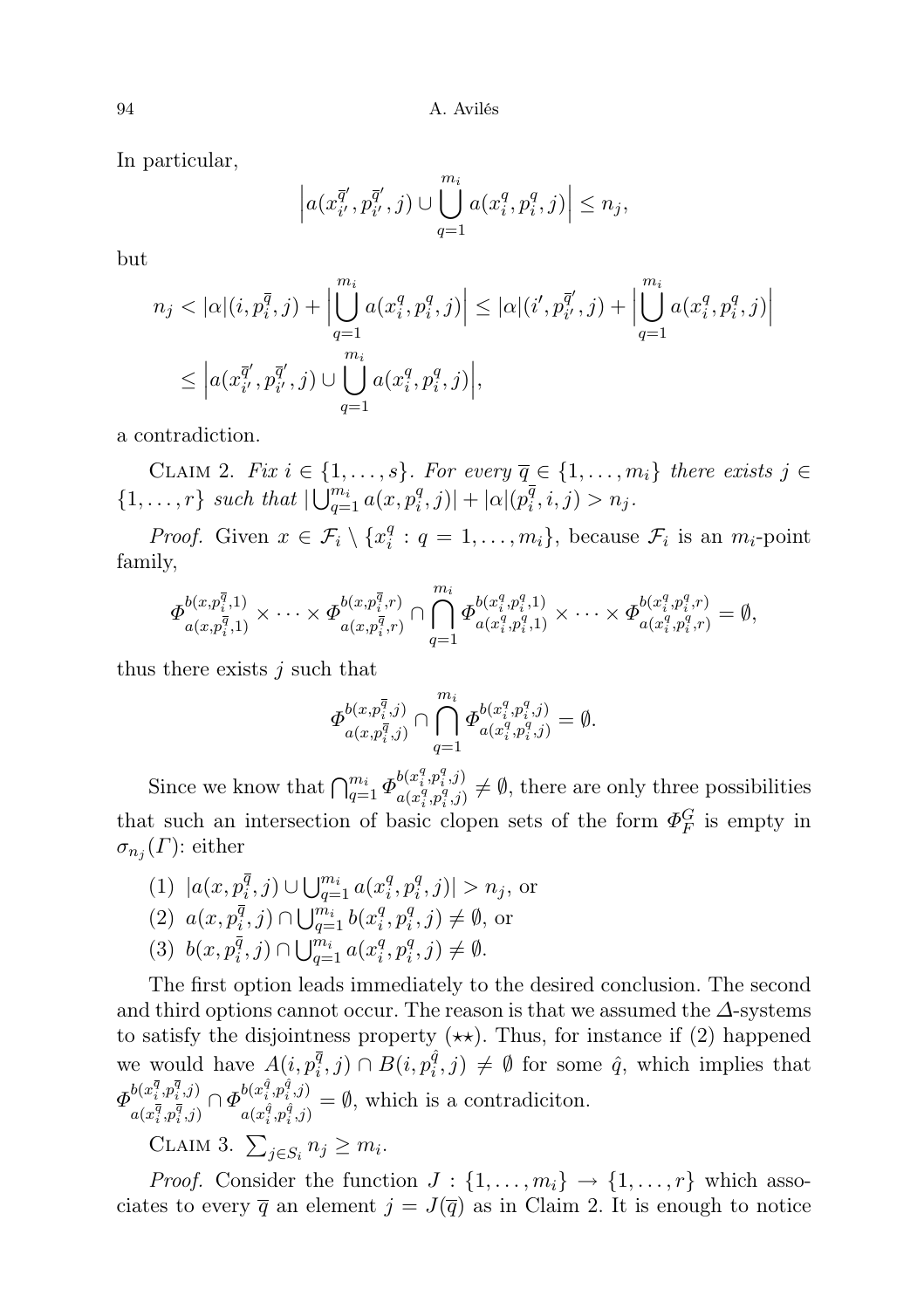that  $|J^{-1}(j)| \leq n_j$  for every j. Namely,

$$
\bigcap_{q \in J^{-1}(j)} \Phi^{b(x_i^q, p_i^q, j)}_{a(x_i^q, p_i^q, j)} \neq \emptyset,
$$

so  $|\bigcup_{\bar{q} \in J^{-1}(j)} a(x_i^q)$  $i^q, p_i^q$  $\vert \hat{q}^q(i,j) \vert \leq n_j$ . But on the other hand,  $\vert \alpha \vert (i, p_i^{\overline{q}}, j) > 0$  for every  $\overline{q} \in J^{-1}(j)$ , so  $|J^{-1}(j)| \leq n_j$ .

# 8. Remarks

REMARK 35. Theorem 1 is in a sense best possible, because  $B<sup>n</sup>$  maps continuously onto  $B<sup>n</sup> \times [0, 1]$ <sup>ω</sup>. This is a consequence of a result of Kalenda [7] that  $B_+(I) \approx P(\sigma_1(I))$  is homeomorphic to  $B_+(I) \times [0,1]$  together with the facts that  $B_+$  and B are continuous images of each other, and  $[0,1]^\omega$  is a continuous image of  $[0, 1]$ .

Remark 36. Mardešić's conjecture is also best possible. For example, any nonmetrizable nonscattered compact space maps continuously onto  $[0,1]^\omega$ . Hence we can easily get continuous maps  $L_1 \times \cdots \times L_n \to L_1 \times \cdots$  $\cdots \times L_{n-1} \times [0,1]^\omega$ .

REMARK 37. The reader might wonder why we deal with Knaster-disjoint families instead of simply disjoint families. The reason is that Knasterdisjointness behaves better with respect to products. For instance, if we define similar properties to  $I_n$  or  $I_n^*$  with disjoint families instead of Knasterdisjoint, then the proofs of Proposition 16 and Theorem 30 do not work any more, unless we assume that certain colorings of the uncountable have uncountable monochromatic sets: In the first case this can be overcome if the compact spaces X and Y have property  $(Q)$  of Bell [3], and in the second case one may need to assume that Suslin lines do not exist.

REMARK 38. Given an uncountable regular cardinal  $\aleph$ , we can define indecomposability properties  $I_n(\aleph)$ ,  $I_n^*(\aleph)$  or  $I[m_*](\aleph)$  in a similar way but substituting "for any uncountable families... there exist uncountable subfamilies" by "for any families of cardinality ℵ... there exist subfamilies of cardinality ℵ". All the results in this note can be rewritten in this more general way, and in particular the assertions of Theorems 19, 29, 30 and 34 hold for these properties relative to  $\aleph$ .

REMARK 39. After Rudin's result [11] that every monotonically normal compact space is the continuous image of a linearly ordered space, in Theorem 4 the assumption that the spaces  $L_i$  are linearly ordered can be substituted by the assumption that the spaces  $L_i$  are monotonically normal.